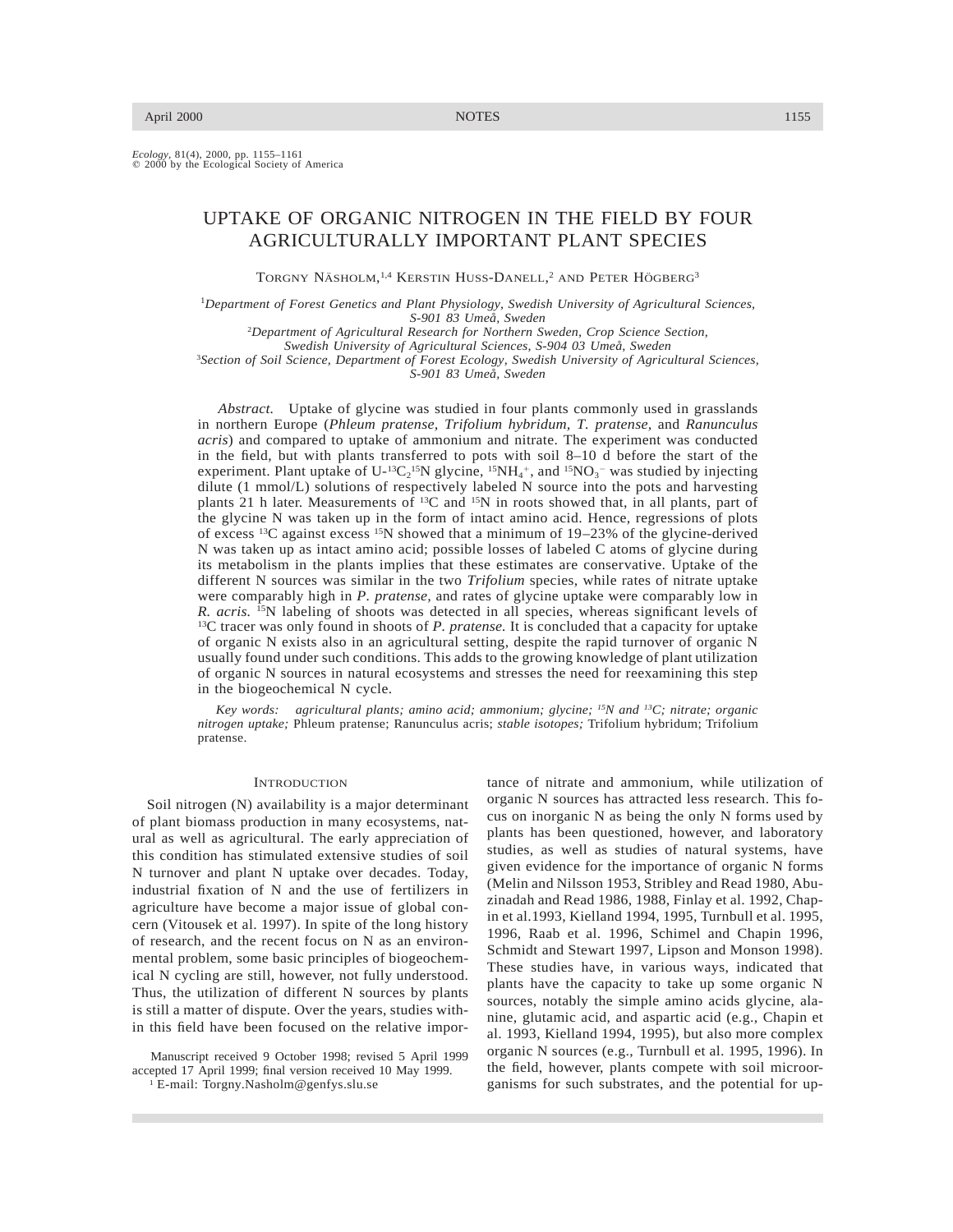take of organic N sources by plants demonstrated in laboratory experiments might not be realized. In a recent study, Näsholm et al. (1998) showed that plants typical of the boreal forest take up a simple organic N source in the field (the amino acid glycine), and that ecto-, ericoid-, and arbuscular-mycorrhizal plants all had uptake rates similar to that of ammonium uptake. Thus, it is now established that organic N sources are important for plants growing in the boreal forest.

Agricultural plants were shown to absorb simple organic N sources in laboratory studies (Soldal and Nissen 1978, Shobert and Komor 1987, Jones and Darrah 1994). Moreover, carrier systems for amino acid uptake in roots have been documented (cf. Fischer et al. 1998), which supports that such plants can make use of organic N sources under laboratory conditions. In agricultural systems, rates of mineralization are typically much higher than in natural and forest ecosystems, and it can be questioned whether plants can compete for organic N under field conditions. A few studies have discussed the possible occurrence of organic N uptake in agricultural settings (e.g., Jones and Darrah 1994), and some data indicate that the actual pool sizes of some organic N forms might be large (Mengel 1996). Still, the prevailing idea is that inorganic N, in particular nitrate, is the only N source of importance for agricultural plants. The current study was undertaken to test if some plants commonly found in agricultural settings in northern Europe can take up a simple organic N source under field conditions. For this purpose, we used double-labeled  $(U<sup>-13</sup>C<sub>2</sub><sup>15</sup>N)$  glycine and compared rates of glycine uptake with uptake of 15N labeled nitrate and ammonium.

#### **METHODS**

#### *Plants*

Timothy (*Phleum pratense* L. cv. Jonatan), buttercup (*Ranunculus acris* L.), alsike-clover (*Trifolium hybridum* L. cv. Stena), and red clover (*T. pratense* L. cv. Betty) were sown in early June 1996 on agricultural experimental farmland in Umeå, Sweden  $(63°49'$  N,  $20^{\circ}15'$  E). Plants were cut once in late August of the same year. During the period of 6–10 June 1997, plants were carefully dug up with a volume of soil surrounding the roots, and each plant was transferred into a plastic pot (upper diameter, 18 cm; soil depth, 15 cm; total soil volume,  $\sim$ 3 L). Each pot was put tightly back into the soil pits, such that the soil surface in the pot was at level with the soil surface of the field. Each pot was then given 0.4 L water.

#### *Experimental set-up*

On 18 June, when all plants had grown in the pots for 8–12 d, 100 mL of 1 mmol/L N was added to each pot. This corresponded to 0.59 kg N/ha. Recalculated, each pot received 1.4 mg N, which corresponds to  $\sim$ 0.03% of the total N present in each pot (N concentration of soil was  $0.13 \pm 0.05\%$  [mean  $\pm$  1 se]; C. Mulder, P. Högberg, and K. Huss-Danell, *unpublished data*). The solution was injected at 3–4 cm soil depth and at five points in each pot. Great care was taken to prevent solution from contaminating shoots. Four plants of each species received <sup>15</sup>NH<sub>4</sub>Cl (98 atom% <sup>15</sup>N), four received Na<sup>15</sup>NO<sub>3</sub> (98 atom% <sup>15</sup>N), and four received U- ${}^{13}C_{2}$ - ${}^{15}N$  glycine (98 atom%  ${}^{13}C$ ; 96–99 atom% 15N; ''U'' denotes uniformly labeled). Thus, each treatment was repeated four times for each species  $(n = 4)$ , and treatments were laid out so that there were four groups of plants, each containing one plant per treatment. The N additions were made in the afternoon at 1300.

By using an organic N compound labeled with both  $13C$  and  $15N$  as a tracer, any uptake of intact amino acid can be distinguished from uptake of N from mineralized amino acid. Thus, if both 13C and 15N are detected in plants, this shows that uptake of intact amino acid occurs. Moreover, the slope of the regression of excess 15N to excess 13C gives a conservative estimate of the fraction of N that was taken up in the form of intact amino acid (Näsholm et al. 1998).

## *Harvest*

The following day,  $\sim$ 21 h after addition of tracers, all pots were rapidly removed from the field, but kept outdoors in the shade. Shoots were collected, except for the basal 2–3 cm segments. These basal parts were discarded to avoid any contamination from labeled solutions. Shoots were kept on ice and then put in a freezer  $(-23^{\circ}C)$ . Soil was shaken off the roots, and roots were rinsed in tap water and then carefully washed twice in  $0.5 \text{ mmol/L}$  CaCl<sub>2</sub> for  $5-7 \text{ min}$  to remove any tracer adsorbed on root surfaces. Subsamples of roots for microscopic examination of mycorrhizae were taken arbitrarily from *P. pratense* and *Trifolium* spp. and kept in 50% ethanol at room temperature for up to 7 mo. The remaining roots were kept on ice until moved to a freezer.

## *Sample treatment and analyses*

Frozen shoots and roots were milled in liquid  $N_2$ using a ball mill. Subsamples of this milled material were dried and masses were measured into tin capsules for mass-spectrometric analysis. Stable isotopes were determined in dual  $(^{15}N$  and  $^{13}C)$  isotope mode by automated nitrogen carbon analyzer mass spectrometry (ANCA-MS) on a Model 20–20 Europa Scientific stable isotope analyzer (Crewe, Cheshire, UK). The standard deviation of repeated analyses of labeled samples was 8.3 per mil for 15N and 0.1 per mil for 13C.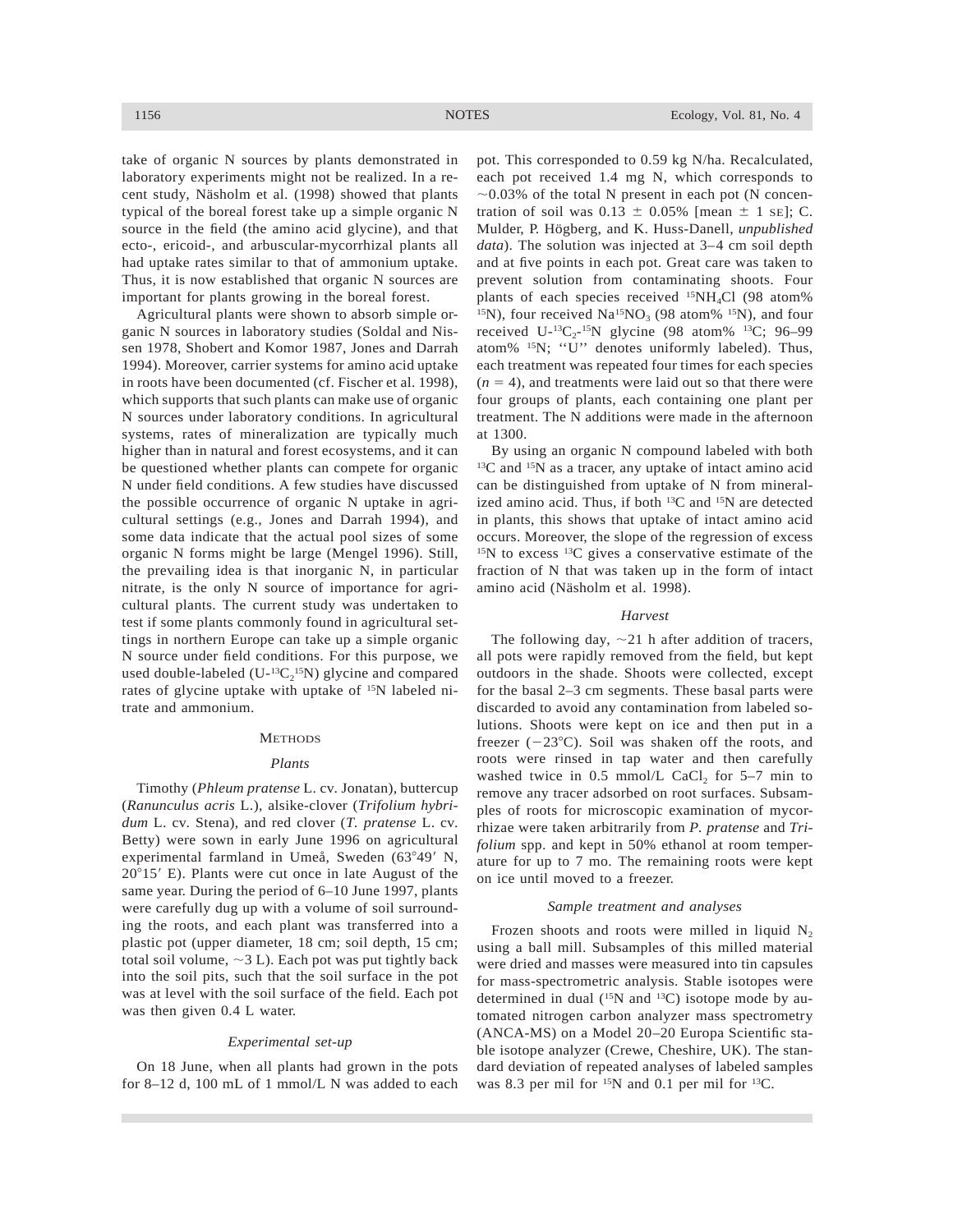

FIG. 1. <sup>15</sup>N levels in shoots and roots of field-grown plants supplied with  $Na^{15}NO_3$ , <sup>15</sup>NH<sub>4</sub>Cl, or U-<sup>13</sup>C<sub>2</sub><sup>15</sup>N glycine. Values represent number of nanomoles of <sup>15</sup>N in excess of the atomic standard (see *Methods* for explanation). Means  $\pm$  1 se are shown, unless standard errors are too small to be visible;  $n = 4$ . Different capital letters indicate significant differences between species ( $P < 0.05$ ); different lowercase letters indicate significant differences between treatments ( $P < 0.05$ ).

Ethanol-preserved roots were cleared in 10% KOH at 87°C for 45 min, rinsed in running tap water for 30 s, treated with 2% HCl for 5 s, and were then kept in 70% glycerol for one week. Roots were placed on microscope slides, toluidine blue (0.05% in 70% glycerol) was added, surplus stain was rinsed with deionized water, and a cover slip was added prior to examination in a light microscope at  $100-1000 \times$  magnification. (A.-S. Hahlin, *unpublished method*).

# *Calculations*

Values of atom percent and concentrations of C and N were used to calculate moles excess of 13C and 15N. The atomic standard of  $^{15}N$  (N<sub>2</sub>; 0.3663 atom%) was used as reference for calculations of excess 15N. Earlier studies had shown that the mean  $\delta^{15}N$  abundance of the plants were as follows:  $0.9 \pm 1.4$  (mean  $\pm 1$  sp) for *T. hybridum*;  $0.5 \pm 1.1$  for *T. pratense*;  $5.1 \pm 1.2$  for *R. acris,* and  $6.5 \pm 1.9$  for *P. pratense* (C. Mulder, P. Högberg, and K. Huss-Danell, *unpublished data*). Moreover, the maximum error introduced in the calculations by using the atomic standard instead of a measured reference (i.e., if the 15N value should be 10 per mil higher or lower than the atomic standard) would correspond to  $\sim$ 30 nmol <sup>15</sup>N/gram dry mass, and would thus be negligible in relation to the values of excess  $15N$  achieved in the treatments (cf. Fig. 1). Mean values of 13C abundances of ammonium- and nitrate-treated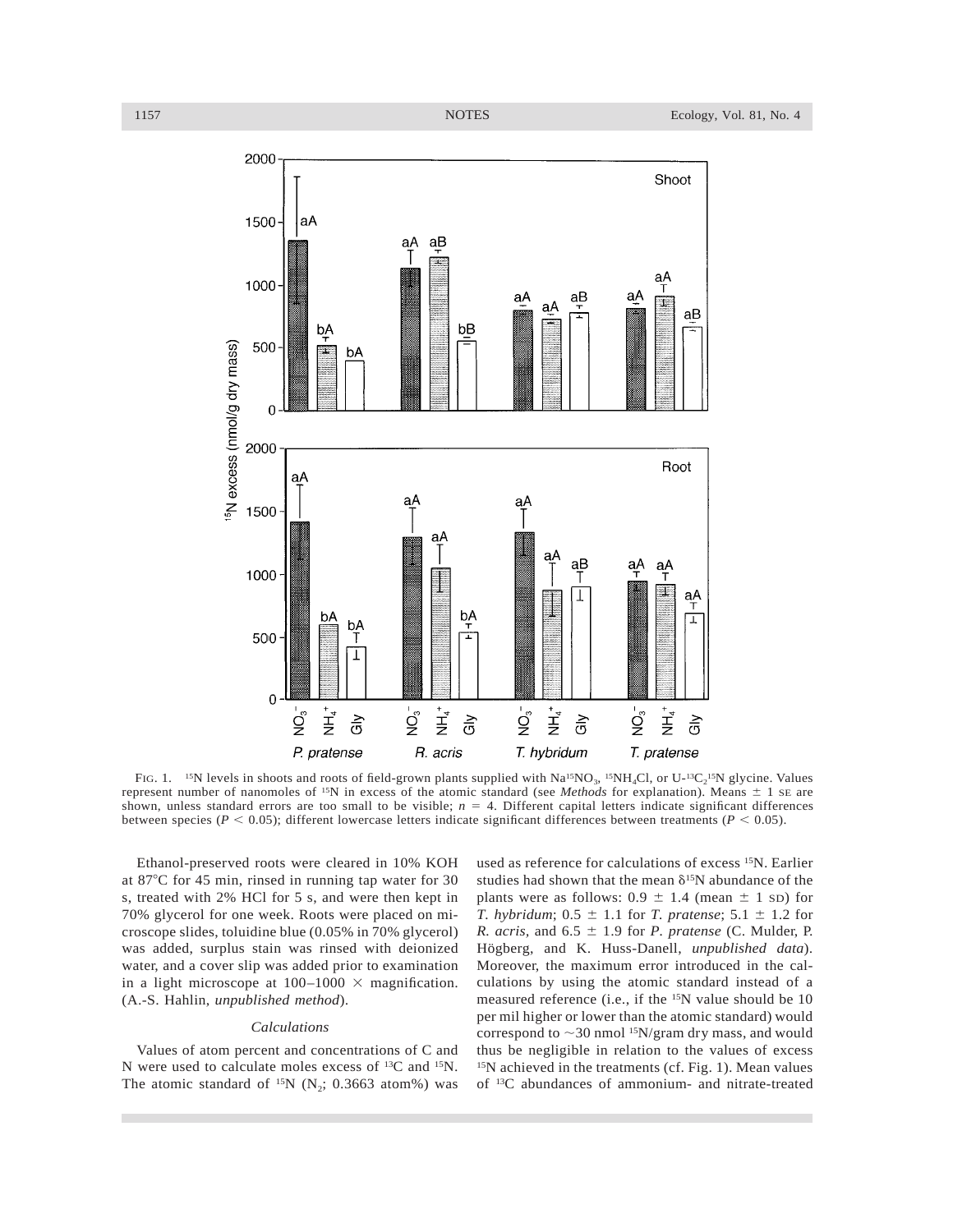

FIG. 2. <sup>13</sup>C levels in shoots and roots of field-grown plants supplied with  $Na^{15}NO_3$ , <sup>15</sup>NH<sub>4</sub>Cl, or U-<sup>13</sup>C<sub>2</sub><sup>15</sup>N glycine. Values represent the number of nanomoles of 13C in excess of the mean of nitrate- and ammonium-treated shoots and roots, respectively, of each species (see *Methods* for explanation). Means  $\pm$  1 se are shown, unless standard errors are too small to be visible;  $n = 4$ . Note different scales for shoots and roots. Different capital letters indicate significant differences between species ( $P < 0.05$ ); different lowercase letters indicate significant differences between treatments ( $P < 0.05$ ).

plants were used as references for calculations of 13C excess. Thus, excess 13C refers to levels above the mean of ammonium- and nitrate-treated plants. By using treatments supplied with the same amount of N as references, shifts in 13C due to N uptake (Raven and Farquahar 1990) are taken into account when estimating 13C labeling of glycine-treated plants. Separate references were calculated for each species and for shoots and roots. Differences between treatments and species in moles excess of 13C and 15N was tested by ANOVA followed by Tukey's test.

## RESULTS

Elevated 13C abundance was found in roots of all glycine-treated plants showing that uptake of organic N occurred in all plants (Fig. 2). Moreover, an elevated level of 13C was found in shoots of glycine-treated plants of all species except *T. hybridum.* However, the difference was significant only for shoots of *P. pratense* (Fig. 2). 15N labeling was found in both roots and shoots in all species, and the pattern of labeling, as well as the amount of tracer recorded, were similar for roots and shoots (Fig. 1). Differences in 15N labeling between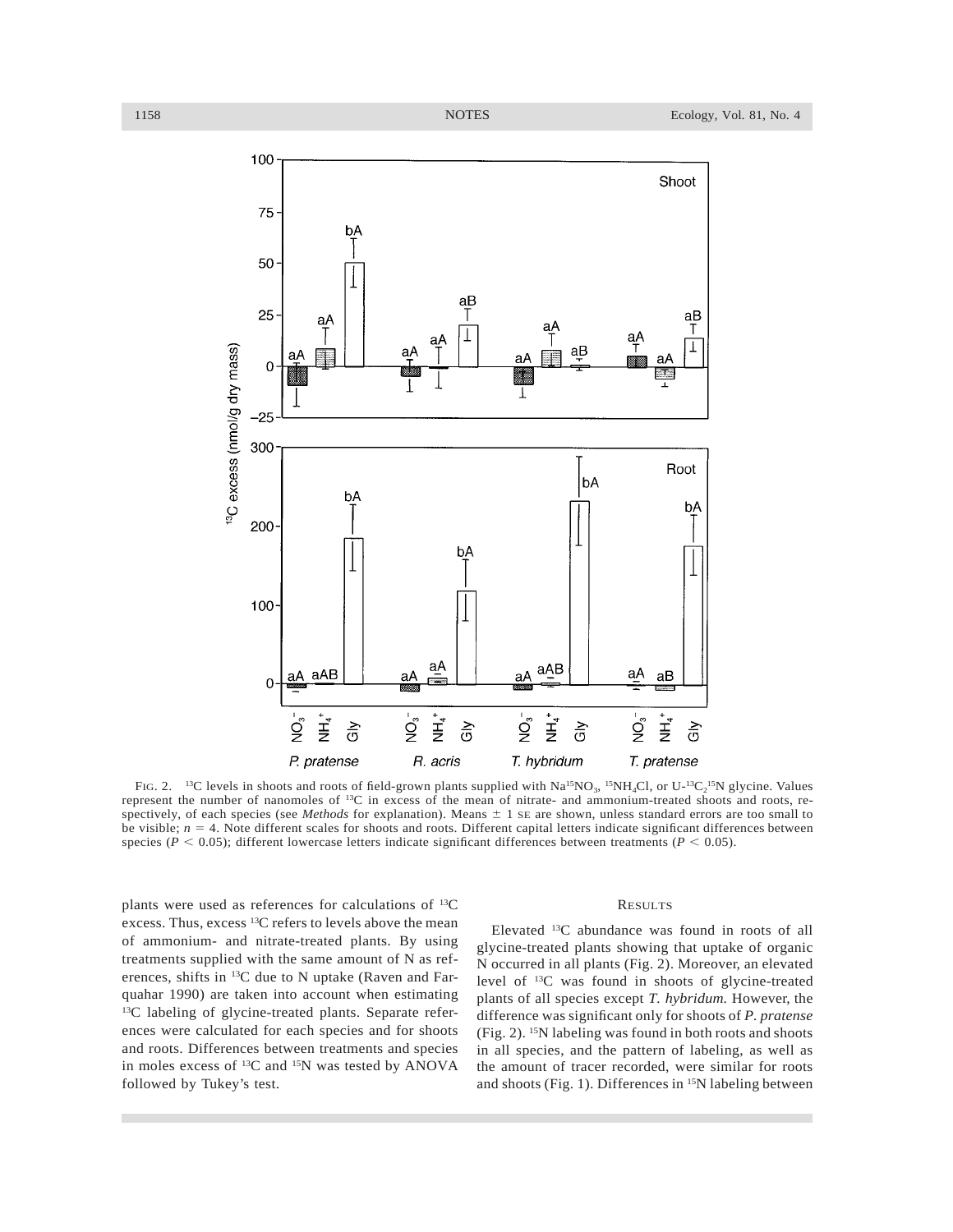treatments were most obvious in *P. pratense,* for which  $NO<sub>3</sub>$ <sup>-</sup>-supplied plants had higher <sup>15</sup>N levels than those supplied with either  $NH_4^+$  or glycine, indicating a high uptake of  $NO<sub>3</sub><sup>-</sup>$  in this species. For *R. acris* plants, a significantly lower 15N level was found in both roots and shoots of glycine treated than of  $NO<sub>3</sub>^-$ - or  $NH<sub>4</sub>^+$ treated plants (Fig. 1). In the two *Trifolium* species, similar patterns of labeling were found for all three N sources.

Regressions of excess 13C against excess 15N of roots were used both to illustrate and to calculate the fraction of uptake out of intact amino acid of total uptake of amino acid N. It was obvious that all plants studied absorbed approximately the same fraction of N as intact amino acid. The slopes of the regressions of excess 13C against excess  $^{15}N$  in roots (Fig. 3) ranged 0.38–0.46 for glycine-treated plants. Because each mole of the added glycine contains two moles of 13C and one mole of 15N, the slope corresponding to 100% uptake of intact amino acid is 2.0. Thus, the slopes of 0.38–0.46 correspond to 19–23% uptake of glycine N as intact amino acid. Correlation coefficients were high for all plants, except for *R. acris,* due to one value with low 13C:15N ratio in this species. In shoots, no clear relationship between  ${}^{13}C$  and  ${}^{15}N$  labeling was found (data not shown). All plants screened for mycorrhizal infection were mycorrhizal, with arbuscules clearly present in all plant root samples.

# **DISCUSSION**

This study shows that organic N, in our case represented by the amino acid glycine, can be taken up intact by agricultural plants growing in the field. The fraction of glycine-derived N taken up as intact amino acid varied 19–23% for the different species (Fig. 3). However, these numbers should be interpreted as the minimum fractions of organic N uptake, because metabolism of glycine following uptake would probably lead to loss of 13C label. One of the major metabolic pathways for glycine is that of serine synthesis, either through the combined actions of glycine decarboxylase and serine hydroxymethyltransferase (Oliver 1994), or through the action of an aminotransferase, serine glyoxalate aminotransferase (Ireland and Hiltz 1995). The former reaction would lead to loss of the carboxylic C, while the latter would produce glyoxylate that could be catabolized through the combined actions of the glyoxalate and citric acid cycles, and would thus lead to loss of both of the labeled C atoms. Elevated levels of 13C in shoots of glycine-treated plants were found in all species except *T. hybridum* (Fig. 2), but the difference was significant only for *P. pratense.* The significant labeling of *P. pratense* shoots further strengthens our claim that part of the absorbed glycine N was taken up as intact amino acid in this species. Differ-



FIG. 3. The relationship between excess <sup>13</sup>C and excess  $^{15}N$  in roots of field-grown plants supplied with  $Na^{15}NO<sub>3</sub>$ (squares),  $^{15}NH_4Cl$  (triangles), or U- $^{13}C_2^{15}N$  glycine (filled circles). The regression of excess 13C on excess 15N of glycinetreated plant roots (solid line) is shown.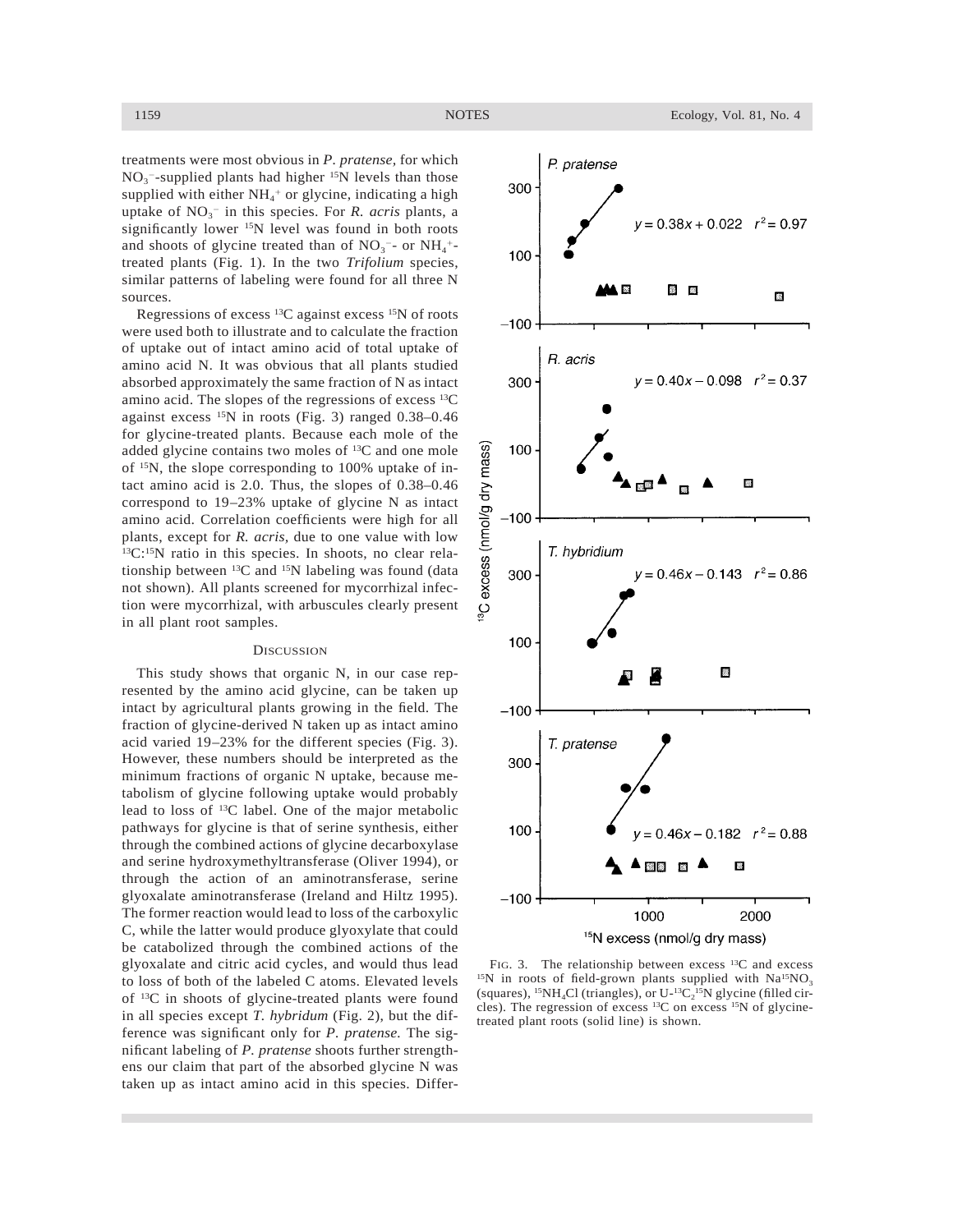ences between species in shoot 13C labeling could be due to differences in metabolism of absorbed glycine, as well as differences between plants in transport of N from roots to shoots. Shoot  $^{13}$ C labeling could theoretically also result from refixation of soil- or rootrespired  $^{13}CO<sub>2</sub>$ . In the experimental setup, plant shoots from the different treatments were next to each other, and this would, if shoot refixation of root- or soilrespired  $^{13}CO_2$  occurred, result in similar  $^{13}C$  labeling of shoots from all treatments. Therefore, it seems probable that the elevated 13C levels in glycine-treated *P. pratense* resulted from uptake of 13C label in roots. Thus, 13C levels of roots of all species and of *P. pratense* shoots suggest that a significant fraction of the recovered glycine N was due to root uptake of intact amino acid. The three species that were inspected for mycorrhizal colonization were all shown to be mycorrhizal. We cannot judge to what extent mycorrhizal and nonmycorrhizal parts of the roots contributed to uptake of organic N. From the perspective of plant acquisition of organic N, however, the important fact is that both C and N (Figs. 1 and 2, respectively) transfer to plants occurred either directly or via their respective fungal associates.

No significant differences in uptake of the different N sources were recorded for the two *Trifolium* species. *Phleum pratense* absorbed  $NO<sub>3</sub><sup>-</sup>$  at a higher rate than either glycine or NH<sub>4</sub><sup>+</sup> while in *R. acris*, uptake rates where significantly lower for glycine treated as opposed to both  $NH_4$ <sup>+</sup>- and  $NO_3$ <sup>-</sup>-treated plants. High uptake of NO3 <sup>2</sup> was also recorded in *Hordeum vulgare* (Chapin et al. 1993), and this is commonly assigned as a characteristic trait of plants growing in N-rich environments. Species inhabiting poor soils, on the other hand, have been shown to prefer ammonium (Kronzucker et al. 1997). In soil, diffusivity of ammonium is much smaller than that of nitrate (Raven et al. 1992). Moreover, the flux of nitrate towards roots is also governed by transpirationally induced mass flow of water in the soil. Thus, to increase acquisition of ammonium from surrounding soil, plants must develop high rates of uptake and high affinity for this N form (i.e., low  $K<sub>m</sub>$ ). These adaptations would also lead to high uptake rates of ammonium in environments, were diffusion is not limiting ammonium flux towards roots. Typically, studies of species preferences for different N sources have been conducted in solution culture. Consequently results from such studies indicating preference for ammonium might reflect different adaptations to maximize capture of ammonium, rather than reflecting actual uptake of N sources in the field. In the current study, we used plants in pots with agricultural soil. The recorded uptake rates of the different N sources are therefore dependent on both mobility of the different N forms in the soil and rates of uptake of these. Hence,

we cannot determine if plants had preferences for the individual N forms. The advantage of our experimental setup is that it more accurately mimics the natural conditions under which plant N acquisition occurs than do solution cultures.

Obviously, our data imply that models describing N cycling in agricultural systems, or in other ecosystems where soil turnover rates of N are high, should include terms for uptake of organic N. The relative contribution of organic N to the N economy of plants is still not known, however. Two lines of evidence indicate that organic N can make a substantial contribution to plant N uptake. First, levels of soluble organic N are typically high and comparable to those of inorganic N, even in agricultural soils (e.g., Shobert and Komor 1987, Nemeth et al. 1988, Mengel 1996). Second, transporters of different amino acids have been shown to be present in plant cells (Bush 1993, Fischer et al. 1998). Thus, the physical precondition exists for a significant uptake of organic N. Earlier studies of plants from natural ecosystems have indicated that organic N can be an important N source (Stribley and Read 1980, Abuzinadah and Read 1986, Chapin et al. 1993, Turnbull et al. 1995, 1996, Raab et al. 1996, Schimel and Chapin 1996, Lipson and Monson 1998). These studies, as well as a few studies of agricultural species (Soldal and Nissen 1978, Shobert and Komor 1987, Jones and Darrah 1994) have indicated that organic N potentially is important for plant N acquisition. The actual realization of this potential depends, however, on the ability of plants and mycorrhizal fungi to compete with other organisms for organic N substrates (Chapin et al. 1986). It is generally held that microorganisms would outcompete plants for organic N substrates, and that plant N uptake should therefore be confined to inorganic N sources. Recent studies in natural ecosystems (Schimel and Chapin 1996, Lipson and Monson 1998, Näsholm et al. 1998) have shown that plants compete well for organic N. The current study extends these findings to agricultural settings, implying that organic N can be an important N source for plants also under conditions where soil processing of C and N sources may be much more rapid than in natural ecosystems in the temperate and arctic regions. The fractions of uptake of intact amino acid recorded in the current study are lower than those recorded for boreal forest plants, i.e., 19–23% vs. 45–61% (referring to data from the harvest one day after labeling; Näsholm et al. 1998). Although this indicates that organic N might be less important for agricultural plants than for forest plants, it is still evident that a substantial fraction of the total N uptake could, theoretically, be met by organic N sources in agricultural settings. Future studies should show to what extent plants utilize more complex organic N sources, as well as assessing the relative importance of organic N,